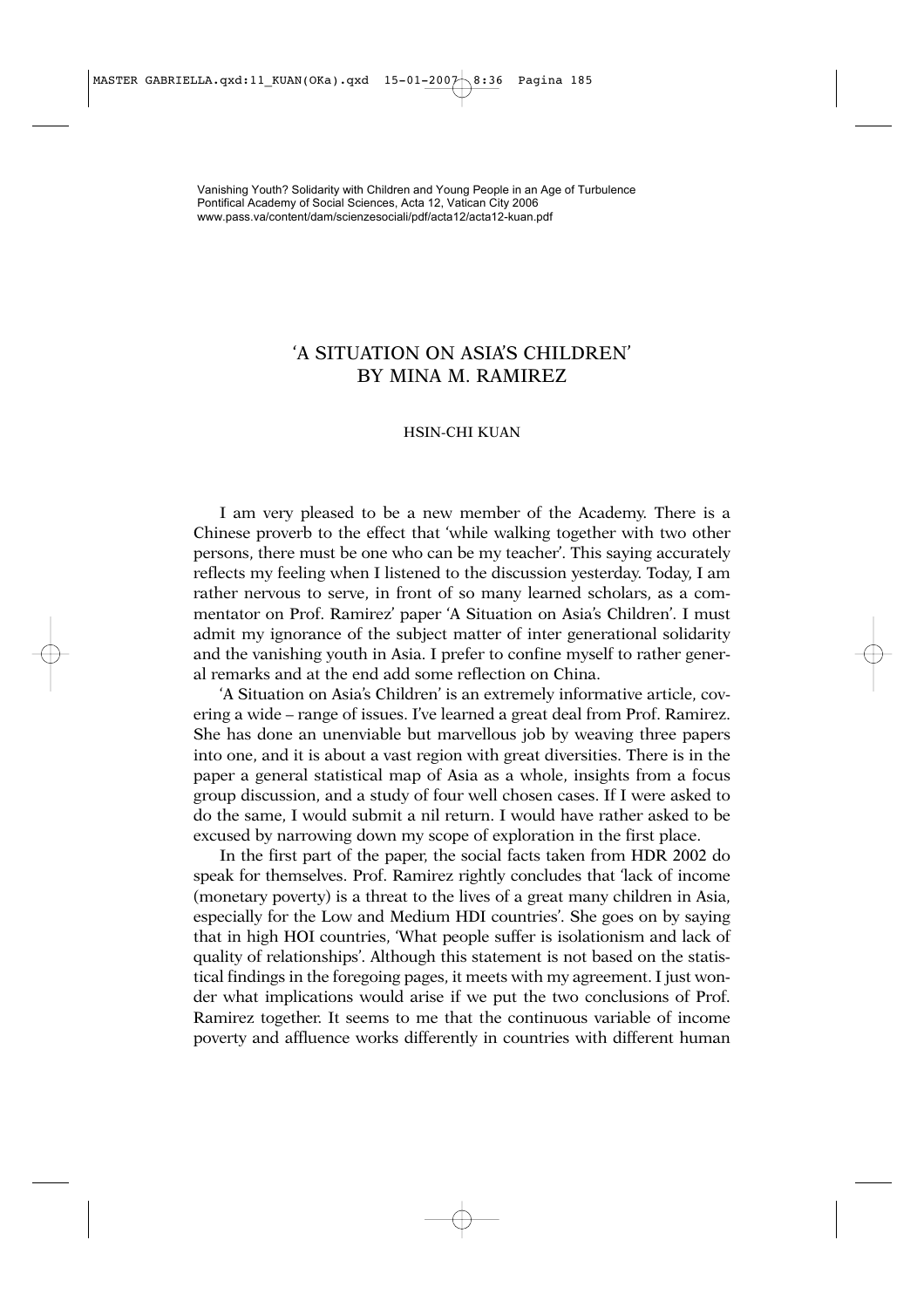development indexes. And it depends on the different dimensions that our concept of 'intergenerational solidarity' and 'vanishing youth' is meant to address. I may then submit that income poverty is not a very useful variable in our causal equation if the same level of income affects the lives of children and adults in an equitable way or when poor adults take a cut in their consumption of income to benefit their children. This speculation may call for the investigation of potentially more important variables, such as culture that informs our moral poverty that Prof. Donati has referred to.

The focus group discussion as reported in the paper has yielded some interesting information. Since the members of the focus group are graduate students, the same methodology might bring about better results if the discussion were more focused. We could ask for instance what the students themselves perceive or what kind of a relationship they have experienced with their parents, siblings, relatives and other adults. Since the students engaged in the focus group may be a biased sample, it is also useful to ask them to talk about the experiences of other kinds of youth they happen to know at home.

The third part of the paper, i.e. the four case studies, represents the strength of the paper. The choice of the cases seems to have been informed by a maximum- differences comparative design. The result however does not lie in the discovery of a general pattern or factor, but particular characteristics. Prof. Ramirez has impressed me with respect to the unique profile of each country, such as the stringent one-child policy in China, gender inequality in India, isolated and materialistic adolescents in Japan, and 'flourishing youth' in the Philippines.

Among the four case studies, I like, in particular, the discussion on the Philippines. It is rich and thought-provoking. Suffice to take a major issue here. It is gratifying to learn, on the one hand, that the Philippines have no vanishing youth, but a flourishing youth and that 'children occupy a privileged status under Philippine Law'. (p. 33). On the other hand, it is interesting to note that despite the high level of activism in national legislation, national strategic framework 'Child 21', the delivery of what the law and the 'Child-Friendly Movement' have promised at the grassroots still leaves much room for improvement. What emerges out of the analyses in the paper is a vague message that the governmental *system* matters, whereas other factors such as the democratic processes, globalization etc. seem to be neutral or double-edged. In other words, the central government proposes while the local government disposes. To the acquisitive readers, the paper owes some specifications as to why the child- friendly movement has not achieved its intended results.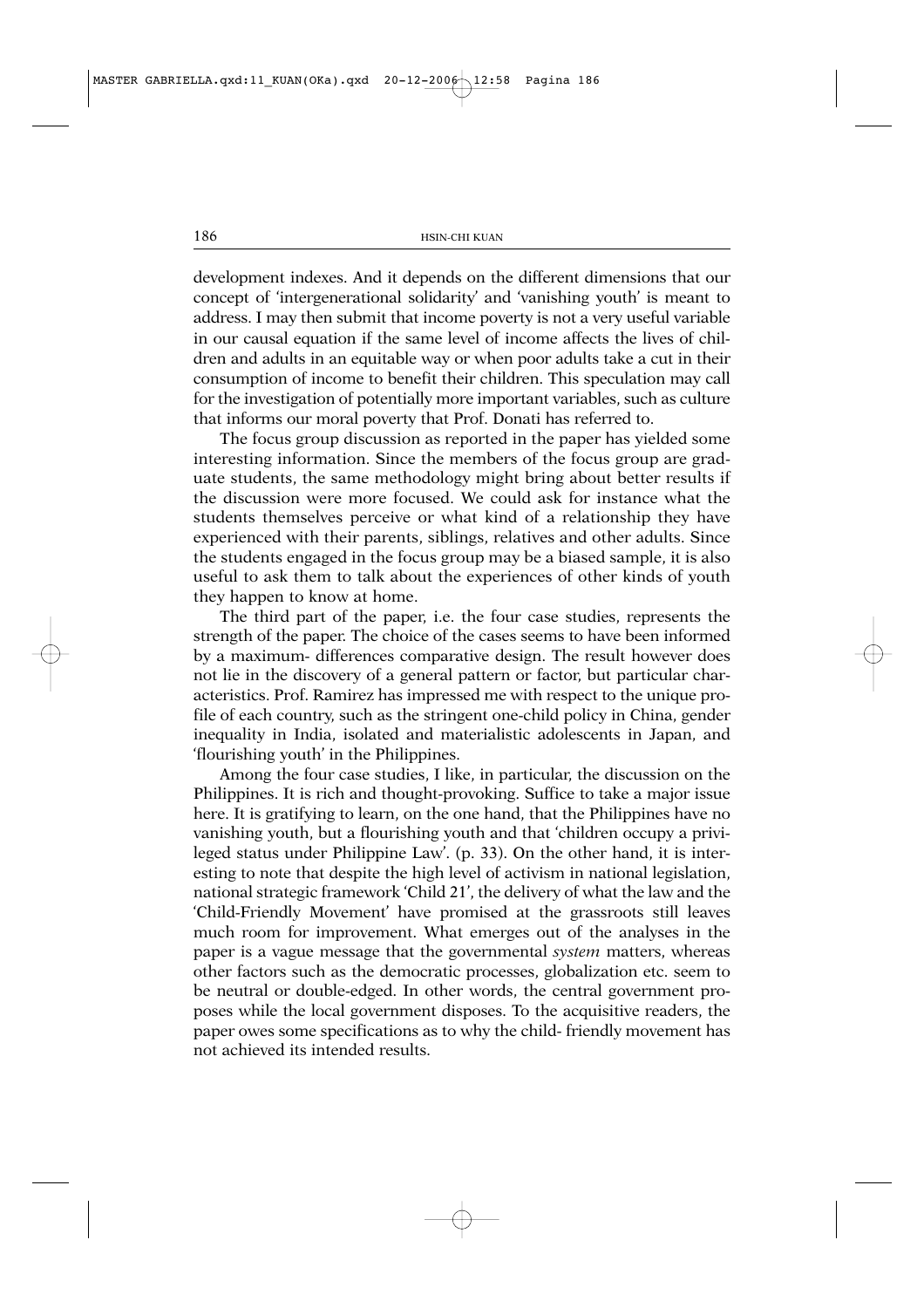Overall, Prof. Ramirez' paper has alluded to the impact of several factors on the place of youth in these four countries. They are the level of development including the issue of poverty, cultural legacies, religion especially the Catholic Church in the Philippines, attitudes and policies of governments, and the involvement of non- governmental organizations. It would be nice for further comparison if the relative influence of these factors could be specified in each case, leading ultimately to a general understanding of what are structural and more long-term and what are ad hoc and specific to each country.

Yesterday, someone among you suggested to me that I should say something about the youth in mainland China. Here I am to offer my five cents on a subject matter that you are very interested in. A caveat is in order before I do. I have neither statistics, nor information about the exact policies of the various levels of government towards the youth, nor qualitative case studies, nor impressive findings from the secondary literature to satisfy you. What I can tell is a macro view that I believe we should keep in mind while thinking about intergenerational solidarity and the vanishing youth in China.

Let me start with the overall developmental process of China over the past century and a half. It is a very much state-centered development in response to the global pressures of imperialism, colonialism, capitalism, and democratization. Various political ideologies and approaches have been tried to tackle with China's predicament. As reforms had failed, revolutions took over. When learning to adopt the hardware from the West didn't work, people turned to the issues of software such as democracy. The communist revolution in 1949 thus represents a grand project of development and utopia in which there is no place for society, but the Party-state. Every individual should serve the purpose of bringing China back on the map of the world. I recall how I was shocked in the early 1950s (I forgot the exact year) to learn that my young relatives back in Zhongshan of the Province of Guangdong had to recite a kind of a poem in the school: 'I need no father, I need no mother, and I need only my country'. The introduction of the people's commune in 1958 destroyed the fanning households and the family as an institution. When the revolutionary ideal reached its zenith during the Great Proletarian Cultural Revolution from 1966 to 1976, Chinese children became red guards, roaming around to fight against all kind of authorities, including the parents. Do we have a case of the vanishing youth here? At any rate, my lesson is that there is no place for intergenerational solidarity within a totalitarian framework where society is eradicated.